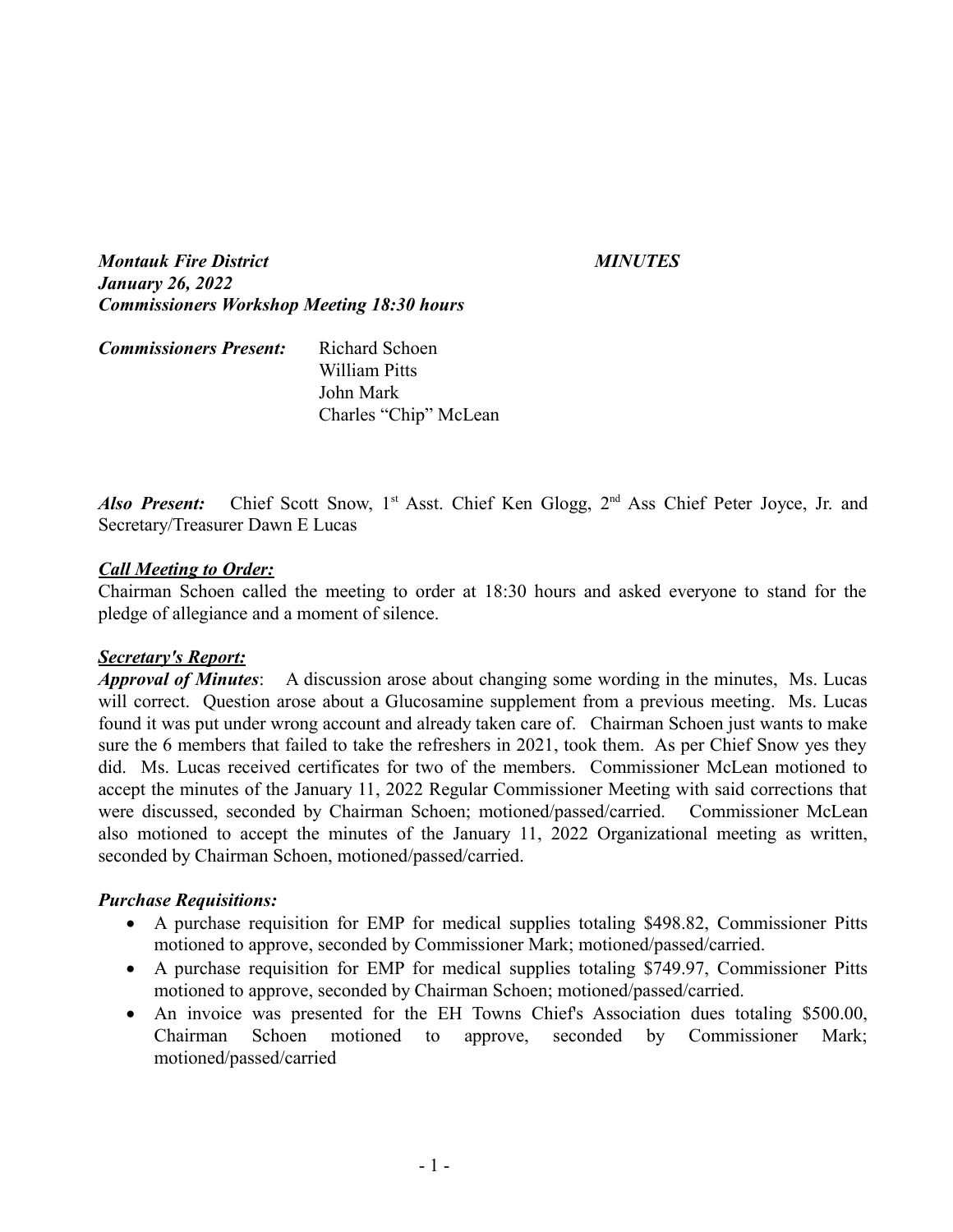*Audit of Bills:* Ms. Lucas presented the bills to be paid totaling \$34,614.74, Commissioner Mark had a question about the purchase order for the Matz-Rightway bill. He wanted to know why it was done after the invoice was received. Ms. Lucas tried to explain and didn't want to argue. So she will do her best to put them into the computer once approved. Commissioner McLean motioned to approve payment of the bills, seconded by Chairman Schoen; motioned/passed/carried.

*Treasurer's Report:* October, November and December were completed, but Ms. Lucas found an error in her  $4<sup>th</sup> QTR$  reports that went back to the reconciliations. She will fix and should have available for next meeting.

# *Workshop Topics:*

*Chief's Vehicle- New Tahoe:* Commissioner Pitts was notified from Buzz Chew that a Tahoe should be arriving February 3, 2022. Cost is \$57,900, which is on state bid. The graphics, sirens, radios, push bar, etc, is about \$20,000. He would like to utilize Ocean Graphics for the lettering and the equipment and other work have our in-house mechanic John from Fully Involved handle. Commissioner McLean asked about getting bids from other outfitters, he is aware of another high volume one on Long Island. Chairman Schoen stated there is no reason why we can't get multiple bids. Commissioner Pitts will get quotes from Sagamore, John from Fully Involved and the outfit Commissioner McLean will provide him. Then we can determine from there. Commissioner Pitts motioned to put a Permissive Referendum in the paper for \$80,000.00, seconded by Chairman Schoen; motioned/passed/carried. Ms. Lucas will take care of that on Friday.

- Commissioner Pitts also stated the graphics for the roof of 9-3-80 and 81 will be done by John.
- 9-3-18- will schedule to have it repaired, then work on 9-3-81 to get dent fixed.
- 9-3-9- Chief got a report from the Lieutenant and Steve Margraf and it reads; the pump clutch and gauge grinds, needs a pressure gauge in cab for water, upgrade hose reel 3/4" hose should be at least 1", need rear view mirror on windshield, also states could run engine in 4LOW with pump and PTO engaged. About \$2,000 to fix, Should get a second opinion. John from Fully Involved said it could cost about \$10,000 to try and fix. He suggested getting rid of the PTO pump and mount a separate pump for the water. Chief would like Captain and Ex-Chief John McDonald to talk about this vehicle. He stated first thing there is a lot wrong with the truck besides the mechanical issues, is not built for what we need it to accomplish. He would rather cut our losses and buy a new updated smaller brush truck. He does not want the District to just throw money away. He said his company is afraid to use it, feels it is unsafe. Chief will put together a committee for a new brush truck. Commissioner Mark asked if truck could be made usable for the time being. As per Chairman Schoen, if truck is unsafe than he doesn't see spending any money on it. Chairman Schoen asked for a motion to put it out to bid, Commissioner Mark motioned, seconded by Commissioner McLean; Commissioner Pitts asked if we are going to require a minimum bid, Chairman Schoen stated we should have a minimum bid. We are going to hold off putting in the paper. Chairman will contact Red Truck Sales to discuss.
- Chief made a list of all our trucks,mileage, years and when to replace.
- 9-3-14 the step has been repaired and some of the new lights were installed but need Tim O'Rouke to discuss placement of other lights
- 9-3-1- back lights are installed, waiting in panel lights
- 9-3-7- valve is repaired.
- Chief stated 9-3-19- the district van had a low tire pressure light and check engine light came on. Commissioner Mark stated 9-3-81 has same issue. Commissioner Pitts will have John look at both vehicles.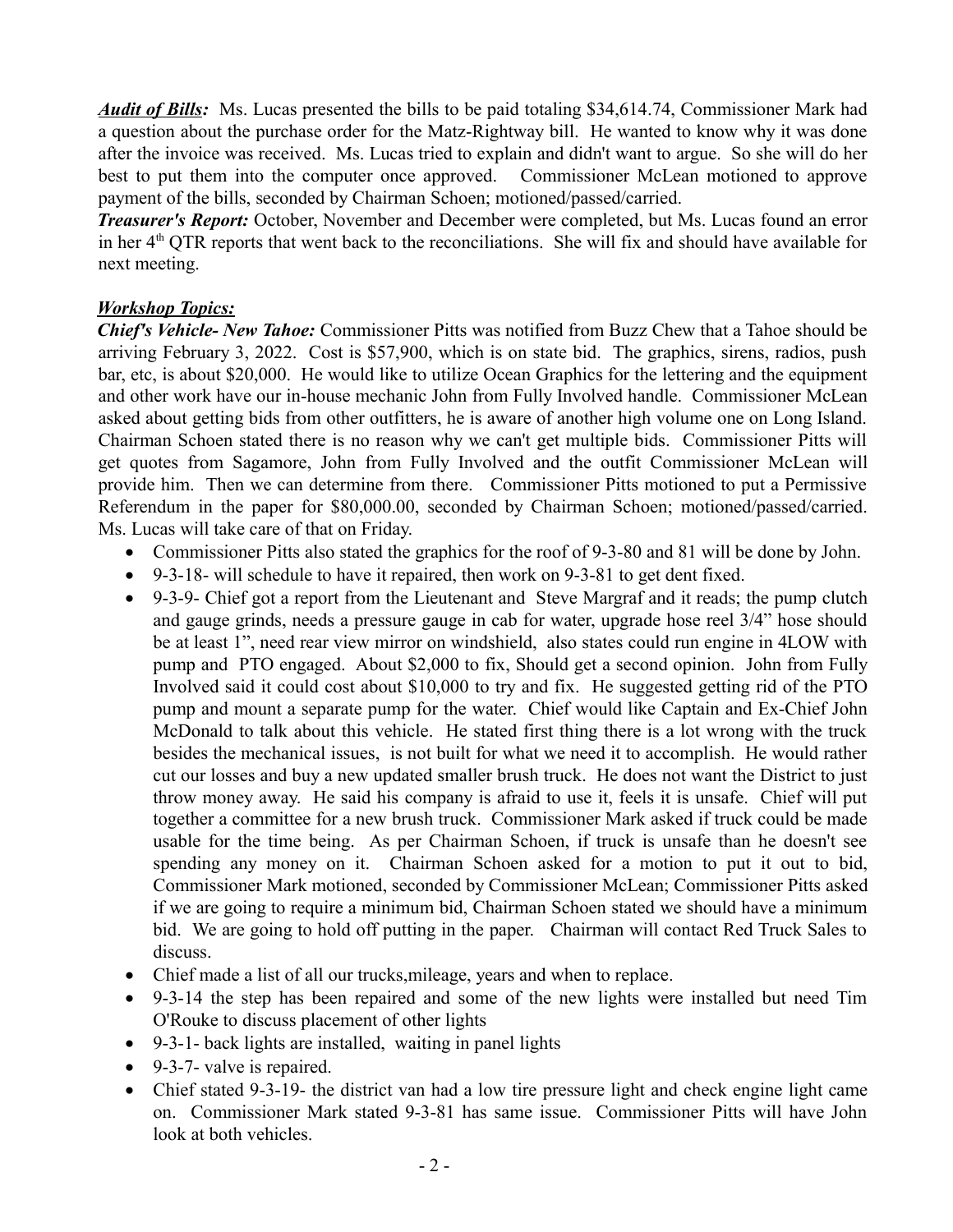*Controlled Substance Operational Plan:* An officer from company 4 was going to email Chairman Schoen with additional amendments for consideration, Chairman Schoen has not received nor printed anything out as of yet. So this will be tabled till next meeting.

*9-3-81-Follow Up-* Commissioner McLean brought the vehicle up for the graphics to be included on tailgate, donated by the donors. The District agreed to pay for that. Ms. Lucas would like to inform the board that Ocean Graphics paid the bill. A FYI from the Chief they do all of the Town vehicles and Police cars. A letter will be sent from the District thanking them of their donation.

*Finger reader/Time Clock- follow Up-* Ms. Lucas spoke with SCM Products, (finger reader program) and found that we can utilize the program for our paid staff to record their time in and out. Another plus, there is no cost to us. They will just have to generate reports and it will take some time to get up and running. Also the cost for a time clock system is \$250.00. Commissioner Pitts motioned we utilize this system, seconded by Commissioner McLean; motioned/passed/carried.

*IOMR*- Chairman Schoen confirmed with IOMR physicals for April 2 and members will need to sign up and supply their name, address and phone number. This option is in addition to Meeting House Lane Medical. Chairman Schoen will also inform the other districts at the next District Officer Meeting about this option for their members and let them know how many spots will be available.

*Lighting issue in Bay***s-** Chairman Schoen stated we need to address the lighting in the bays, some areas are not lit at all and others need more. PSEG came before COVID and they were going to replace our lights for free because of our solar panels, but we haven't seen them yet. Brent is still researching but till then, we need to supply adequate lighting so Brent found 4 lights at \$79 a piece that he can install himself with a screw fitting. Chairman Schoen motioned to order the 4 lights as a temporary solution, seconded by Commissioner McLean; motioned/passed/carried. Also if PSEG does not come through we will need to figure out a solution for lighting in the bays which could turn into a major project. Chief Glogg mentioned the outside lights above the bays for the trucks are out, ambulances bays are OK. Chairman will let Commissioner Wright know.

*Panel Box Boiler Room-* As per Commissioner Pitts, Joel Cidlowski did look and said it's a big job because of the conduit in the wall coming up into the box. He got the specs on a new box and interior parts and found the new parts would fit in our old box. We are just waiting on a price. Brent is also getting a quote from other electricians.

**PERMA-** Ms. Lucas informed the board of a refund we will be receiving from PERMA (workers Comp) due to a re-assessment.

*OLD Tahoe Bid-* Ms. Lucas read the one bid that was received, No minimum bid was required. Olivia Malik- Atkinson bid \$5,005.00 and a certified bank check was received. Commissioner Pitts accepted bid, seconded by Commissioner McLean; motioned/passed/carried.

## *Chief's Report*

- New cadets taking there class at the Suffolk County Fire Academy
- Ice Rescue Class- some members went to Bayport for this
- · Department Drill was at the Munch Box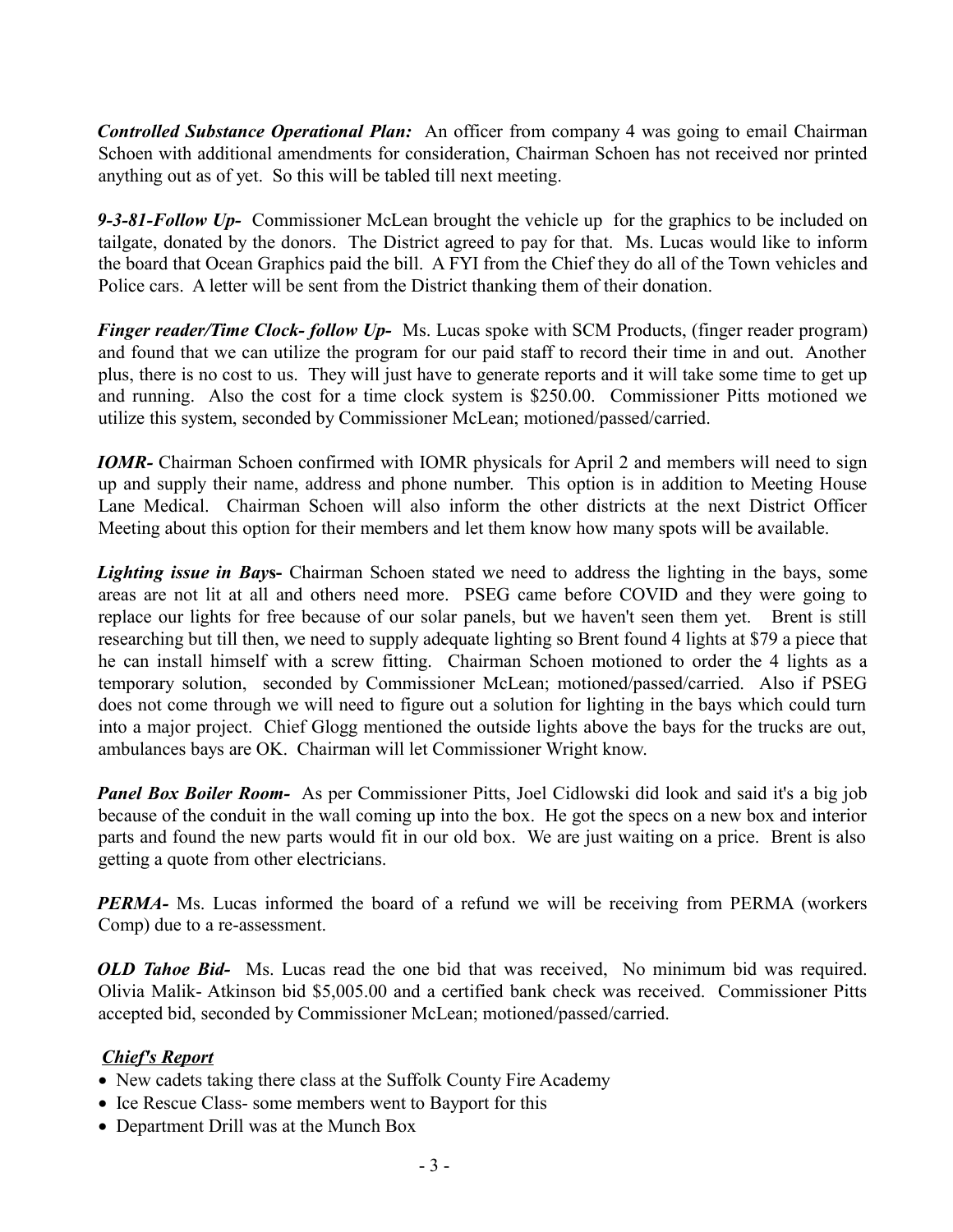- · January Refreshers were completed
- Lauren Chakraborty is running classes for EMS
- Flow testing for MSA being done, 6 packs so far
- · Chief Snow thanked Commissioner McLean for bringing 9-3-81 up for donor lettering
- Chief Snow thanked Ms. Lucas for the Town Chief Association dues
- Fit testing in progress- 69 class A interior fireman including probies
- Truck replacement list was given to the board
- · 9-3-5 is next up for replacement

· Ambulance committee met and within 3 weeks should have a report, keeping everything the same and going with gas because of all the DEF problems the diesel vehicles are having

• Chief is keeping track of gear, some are over 10 year mark

• Foam is being taken care of this week. Safety Clean will take foam off 9-3-1 and leave a 55 gal drum for 9-3-4 to dispose of the rest. They wanted to know if a credit card was OK for them to put on file. The board has no program with that. Chief will research what to get to replace, but probably DRENCH which is CLASS A. Chief is concerned about Montauk airport getting busier due to EH closing and then privatized.

- Ms. Lucas to contact ISO guy again.
- · Will have crew at firehouse for STORM standby

• Chief Snow presented a purchase requisition for 2 MSA Altair 4 Gas Meters from Industrial Safety Products for \$1,458.00. Commissioner Pitts motioned to approve, seconded by Commissioner McLean; motioned/passed/carried.

· Chief presented purchase requisition for mirror for 9-3-18 for \$21.00, Chairman Schoen motioned to approve, seconded by Commissioner Pitts; motioned/passed/carried

· Chief Snow presented purchase requisition for an Ice Rescue Survival Suit and accessories totaling \$1,618.00, Commissioner Pitts motioned to approve, seconded by Commissioner McLean; motioned/passed/carried.

• Chief Snow also presented a repair Patch Kit for \$55.00, Commissioner Pitts motioned to approve, seconded by Commissioner Mark; motioned/passed/carried.

· Chief Glogg presented purchase requisition for file cabinet totaling \$253.00, Commissioner McLean motioned to approve, seconded by Chairman Schoen; motioned/passed/carried.

*Communications -* Commissioner McLean talked about the removal of the antenna. Eddie Schnell will be able to remove with the use of the Tower Ladder and then mount on roof pipes. Also low band radios that are in the trucks now will still be operational with the relocation of the antenna. The removal of tower can be done in house by Brent. Chairman will talk to him about taking down in the warmer months.

*Insurance-* Commissioner McLean has an appointment with John Ecker to discuss the tank insurance.

Chairman Schoen motioned to go into Executive Session at 19:31 hours regarding a possible investigation into fraud, seconded by Commissioner McLean; motioned passed/carried.

Chairman Schoen motioned to go back into Regular Session at 19:50 hours, seconded by Commissioner McLean; motioned/passed/carried.